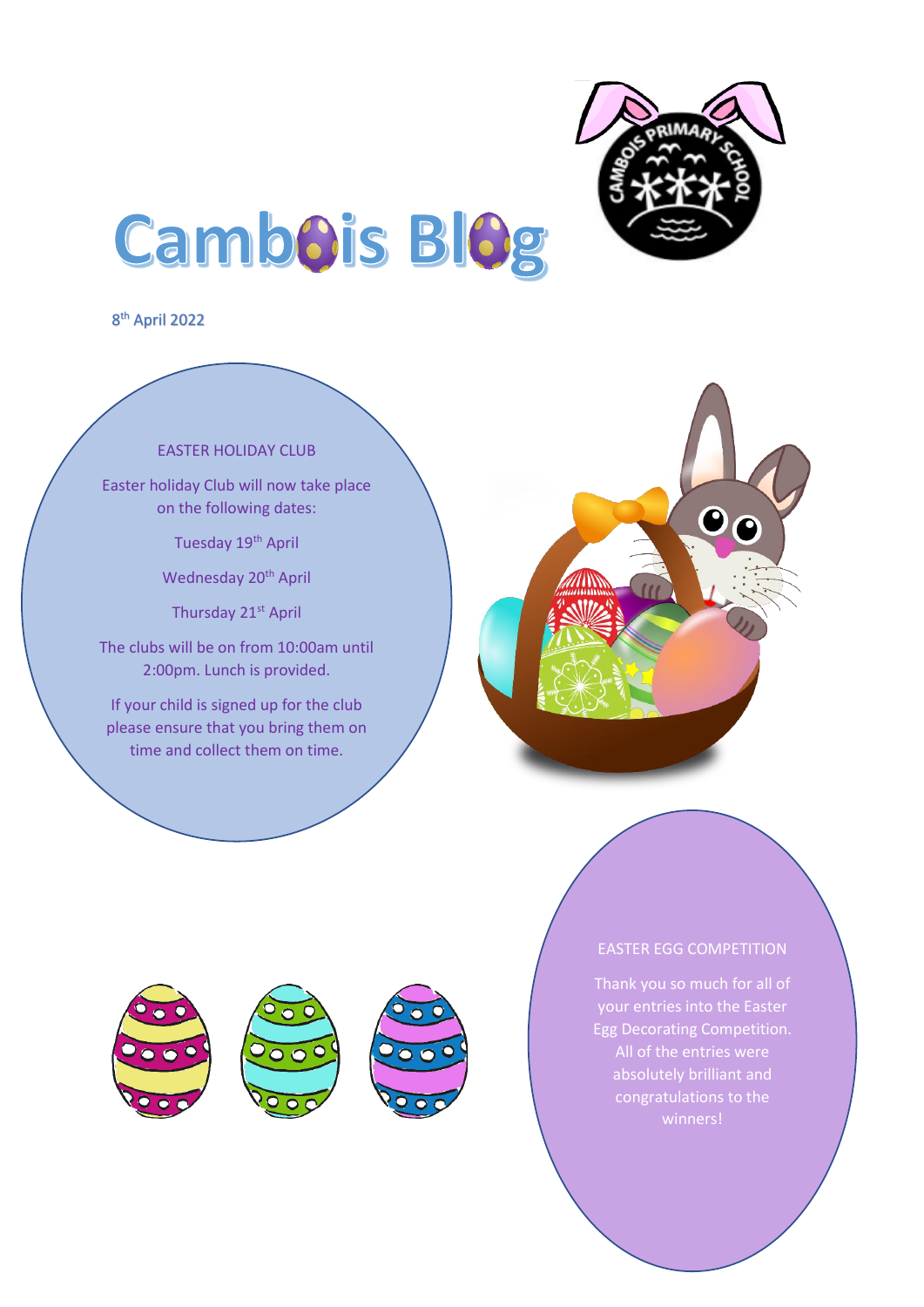## PARENT COURSE – MENTAL HEALTH AND **WELLBEING**

The second session for the Mental Health and Wellbeing Course will take place on Tuesday 26<sup>th</sup> April between 1:00pm and 3:00pm. You must attend both sessions to get the qualification.





#### PARENT COURSE – AUTISM

Our next course will be an Autism course. This will take place on Tuesday 3rd May between 12:00pm and 3:00pm and Tuesday 10<sup>th</sup> May between 1:00pm and 3:00pm. You must complete both weeks for the certification. Please contact the school if you would wish to attend these courses.

#### AFTER SCHOOL CLUBS

A letter has been sent home regarding after school clubs. If you wish your child to attend the after school clubs please complete this form and send it back to school as soon as possible. Miss Dorner will text places out over the next few days.

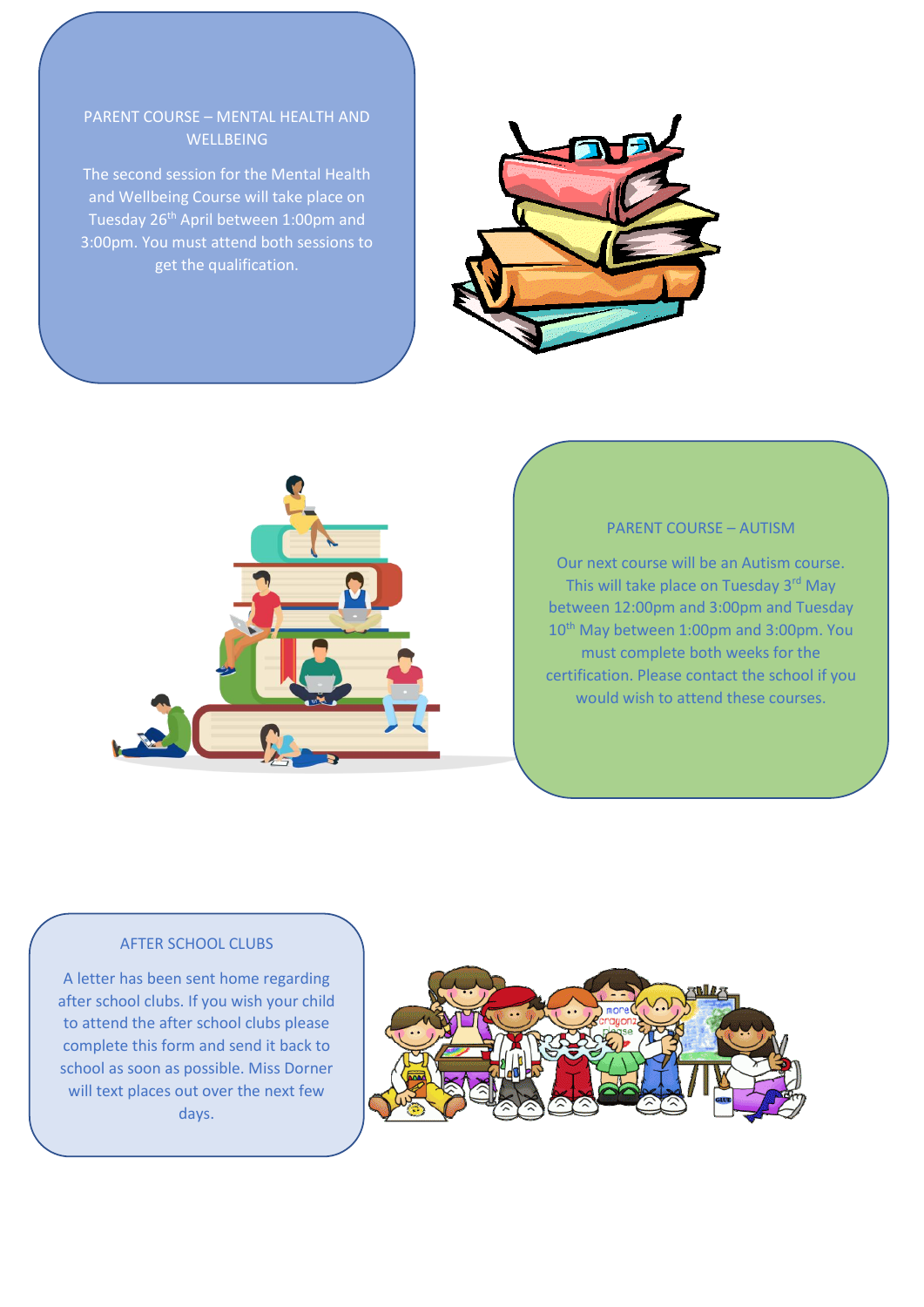EASTER HUNT – ST ANDREW'S CHURCH

holding an Easter Egg Hunt on Saturday 16<sup>th</sup> April between 10:00am and 3:00pm. There will be lots of other activities taking place including a tombola, raffle, races, egg painting and much more. Easter Bunny at 1:00pm!

 $\overline{\phantom{0}}$